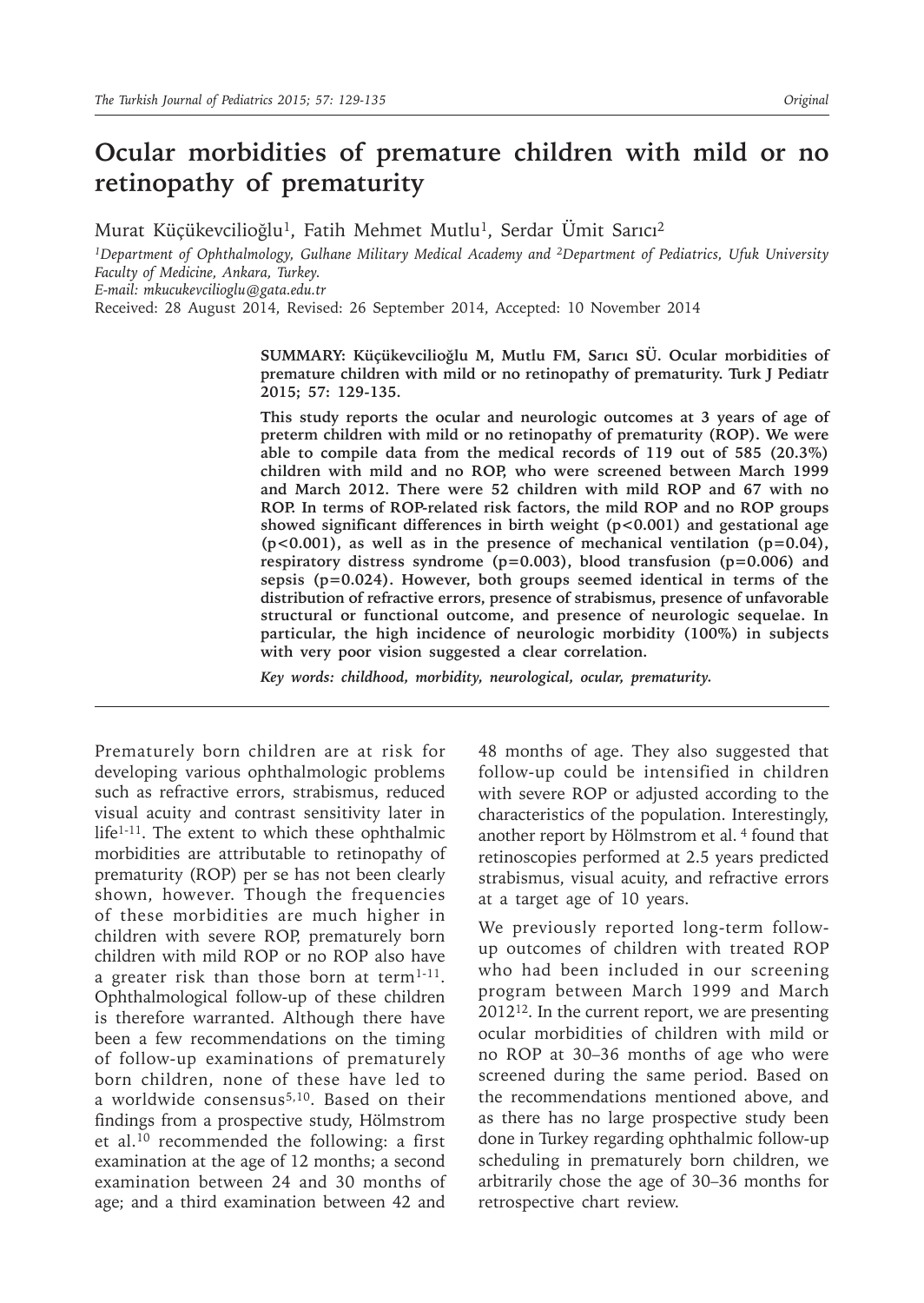Approval was obtained from the ethics committee of our institution for the present study. All efforts were made to comply with the guidelines of the Declaration of Helsinki Principles. Infants with a gestational age  $\leq 34$ weeks and/or a birth weight  $\leq$  1500 g were screened for ROP between 4 and 6 weeks after birth or at a postconceptional age of 31–33 weeks according to our protocol<sup>13</sup>. If possible, follow-up examinations were performed at 3, 6, 9 and 12 months and on a yearly basis thereafter. In addition to general data concerning the neonatal period, we assembled information from the 30–36-month ophthalmic examinations of prematurely born children with a history of mild ROP (not reaching threshold ROP before 2005 and not reaching pre-threshold ROP thereafter) or no ROP (could be temporal avascular retina). Subjects with a history of severe ROP in one eye were excluded. We were also informed of the presence of any accompanying neurologic morbidity (hydrocephalus, periventricular leukomalacia, epilepsy, mental–motor retardation or cerebral palsy) by the pediatric service of our institution.

Strabismus was diagnosed by the cover– uncover test and corneal light reflections. Refractive errors were determined by cycloplegic retinoscopy after instilling 1% cyclopentolate hydrochloride. Refractive values were converted to spherical equivalents and astigmatism was noted. Myopia ≤ -1 diopter  $(D)$ , hypermetropia  $\geq$  2 D and astigmatism  $\geq$  1 D were considered significant. Slit lamp and dilated fundus examinations were also performed to document structural changes. Partial or total retinal detachment, pre-phthisis or phthisis bulbi, optic disk dragging, cataract blocking the view of the macula and total optic disk pallor were considered unfavorable structural outcomes. Visual acuity was tested with linear tumbling E cards and Snellen charts if possible. Otherwise, visual function was estimated by the presence or absence of normal fixation and presence or absence of nystagmus. Visual acuity ≤20/200 in Snellen-equivalent or uncentral/unsteady/ unmaintained fixation was considered an unfavorable functional outcome.

For refractive error and structural or functional outcome data, both eyes of the children were included. Data were analyzed using SPSS version 16 (Statistical Package for the Social Sciences, SPSS Inc., Chicago, IL) for comparison of children with a history of mild ROP and those with no ROP.

## **Results**

We were able to obtain ophthalmic records pertaining to the selected follow-up period for a total of 119 children (52 with mild ROP and 67 with no ROP). The mean age of follow-up was  $32.64 \pm 2.63$  months. There were 22 male (42%) and 30 female (58%) children in the mild ROP group and 36 male (53%) and 31 (47%) female children in the no ROP group. There was no significant difference in gender between two groups (p>0.05). In terms of ROP-related risk factors, the mild ROP and no ROP groups showed significant differences in birth weight (p<0.001) and gestational age (p<0.001), and in the presence of mechanical ventilation (p=0.04), respiratory distress syndrome (p=0.003), blood transfusion  $(p=0.006)$  and sepsis  $(p=0.024)$  (Table I).

Both groups showed a similar distribution of refractive errors. The mean values of the spherical equivalents in the mild and no ROP groups were  $1.8 \pm 1.36$  D and  $1.43 \pm 1.74$  D, respectively. The mean values of the cylindric errors in the mild and no ROP groups were  $0.21 \pm 0.52$  D and  $0.28 \pm 0.67$  D, respectively (Table II). We found frequencies of 11.5% for myopia, 28.8% for hypermetropia and 16.3% for astigmatism in the mild ROP group, and corresponding frequencies of 6.7%, 22.3% and 9.7% in the no ROP group. Interestingly, we noted extreme refractive errors (myopia of < -5 D in two subjects, hypermetropia of  $> 5$ D in two subjects and astigmatism of  $\geq$  3 D in two subjects) in the mild ROP group. However, in the present study, the frequencies and degree of refractive errors were similar in the mild ROP and no ROP groups  $(p > 0.05)$ (Figs. 1,2).

Strabismus was diagnosed in 8 children (15.3%) in the mild ROP group, of whom six were esotropic, with three having previously undergone surgical correction. In the no ROP group, strabismus was diagnosed in 13 children (19.4%), of whom nine were esotropic and three had previously undergone surgical correction. There were no significant differences in the rate of strabismus, presence of surgical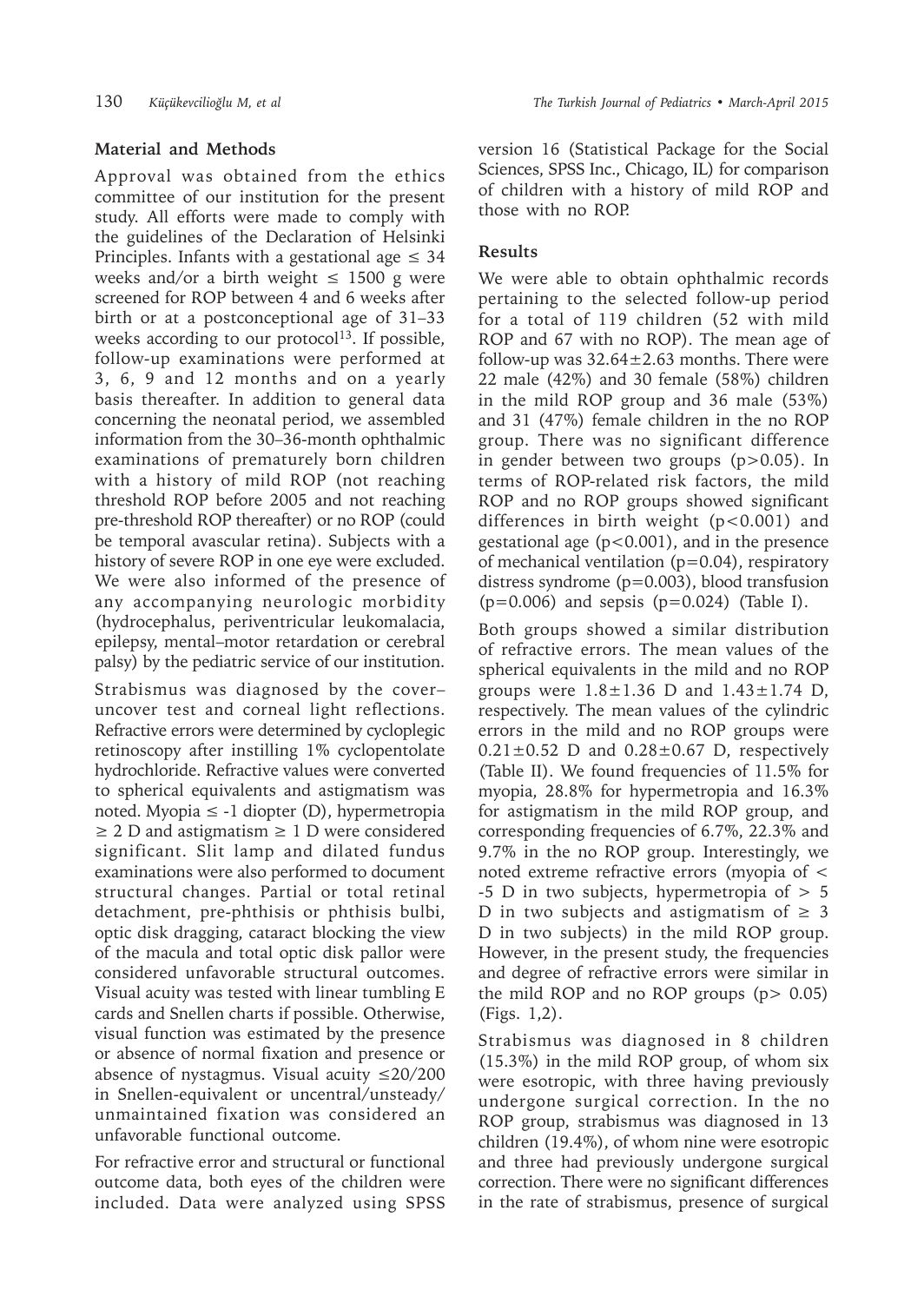

**Fig. 1.** Distribution of refractive status between eyes with no ROP and eyes with mild ROP (no ROP, n=134; mild ROP,  $n=104$ )



**Fig. 2.** Distribution of astigmatism between eyes with no ROP and eyes with mild ROP (no ROP, n=134; mild ROP, n=104)

correction or angle of deviation between subjects with mild ROP and those with no ROP (p> 0.05) (Table II).

Visual acuity could be assessed with linear tumbling E cards and Snellen charts in 44 (36.9%) subjects who cooperated and were older than 30 months. Unfavorable functional outcome was observed in three eyes (2.8%) in the mild ROP group and two eyes (1.5%) in the no ROP group  $(p>0.05)$ . We encountered unfavorable structural outcomes in in three eyes (2.8%) in the mild ROP group; two had total optic disk pallor, and one had aphakia associated with glaucoma. In the no ROP group, only one subject (0.75%) showed an unfavorable structural outcome, due to total optic disk pallor. There was no difference in the rate of unfavorable structural outcome between the mild and no ROP groups (p>0.05) (Table II). The rate of neurologic morbidity was 15.3% in the mild ROP and 10.4% in the no ROP groups (p>0.05). Of the eight subjects in the mild ROP group with such morbidities, there were three subjects with cerebral palsy; three with mental–motor retardation (MMR); and two with hydrocephaly who had undergone shunt

|                        | Mild ROP<br>(52 children) | No ROP<br>(67 children) | $P^*$       |
|------------------------|---------------------------|-------------------------|-------------|
| Gender                 |                           |                         |             |
| Male                   | 22                        | 36                      | .125        |
| Female                 | 30                        | 31                      |             |
| <b>BW</b>              | $1185.58 \pm 314.62$      | $1550.97 \pm 382.77$    | $\leq .001$ |
| GA                     | $29.44 \pm 2.12$          | $31.48 \pm 1.8$         | < .001      |
| Maternal Age           | $29.35 \pm 4.5$           | $30.16 \pm 4.28$        | .345        |
| Multiple Birth         | 12 (23%)                  | $10(14.9\%)$            | .632        |
| Oxygen treatment       | 48 (92.3%)                | 56 (83.5%)              | .543        |
| Mechanical ventilation | 31 (59.6%)                | 25 (37.3%)              | .04         |
| <b>RDS</b>             | 20 (38.4%)                | $9(13.4\%)$             | .003        |
| Blood transfusion      | 22 (42.3%)                | 12 (17.9%)              | .006        |
| Sepsis                 | 13 (25%)                  | $6(8.9\%)$              | .024        |
| <b>IVH</b>             | $5(9.6\%)$                | $4(5.9\%)$              | .512        |
| ART                    | $9(17.3\%)$               | 11 $(16.4\%)$           | .843        |

Table I. Perinatal Characteristics of Preterm Children Included in the Study

BW: Birth weight, GA: Gestational age, RDS: Respiratory distress syndrome, IVH: Intraventricular hemorrhage, ART: Assisted reproductive technology

\* T-test for continuous variables, and  $\chi^2$  for categorical variables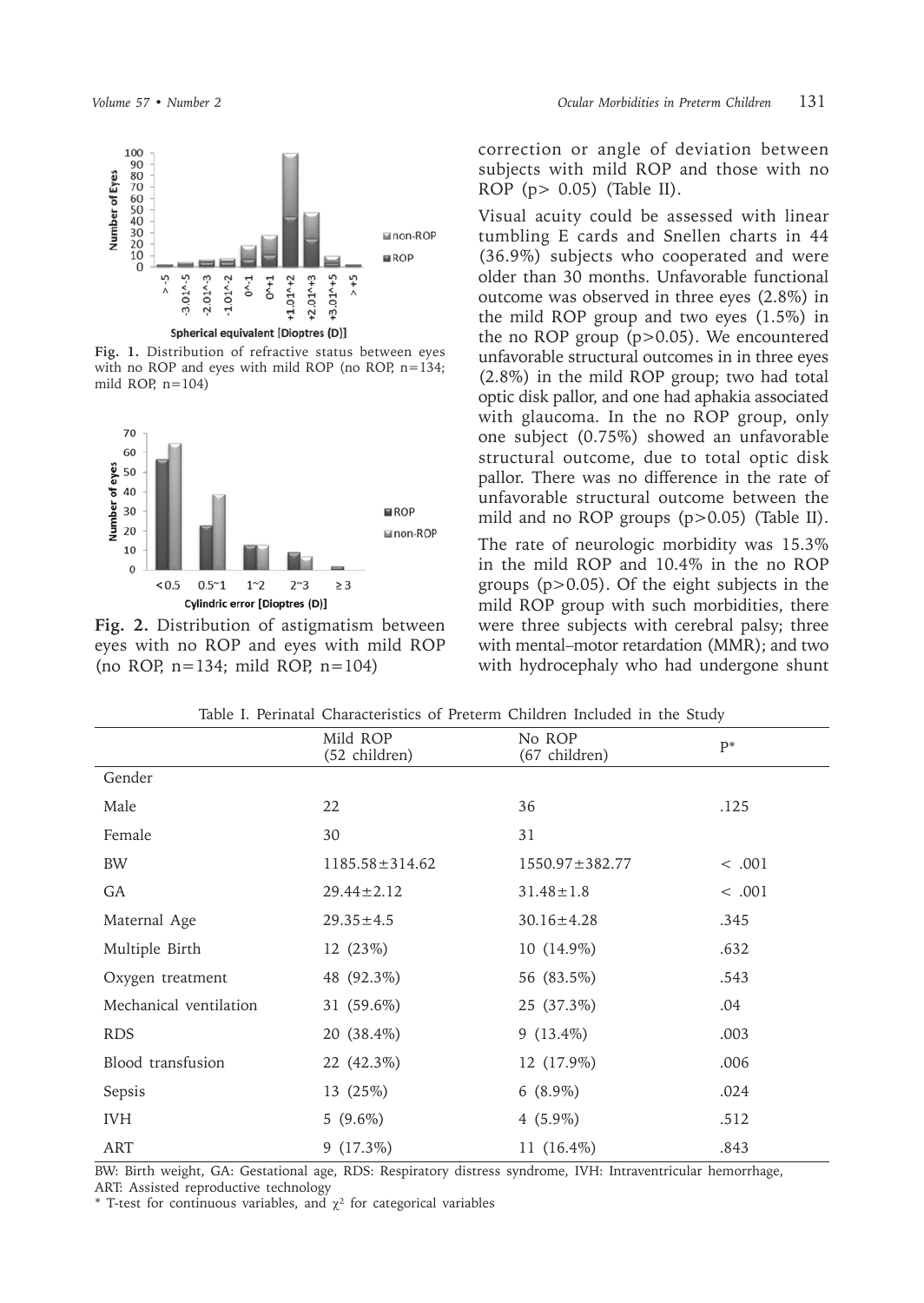|                                                    | Mild ROP<br>$(52 \text{ children}/104)$<br>eyes) | No ROP<br>(67 children/134 eyes) | $P^*$ |
|----------------------------------------------------|--------------------------------------------------|----------------------------------|-------|
| Refractive error (eyes)                            |                                                  |                                  |       |
| Spheric equivalent (mean, D)                       | $1.8 \pm 1.36$                                   | $1.43 \pm 1.74$                  | .21   |
| Cylindric Error (mean, D)                          | $0.21 \pm 0.52$                                  | $0.28 \pm 0.67$                  | .49   |
| Myopia $(\leq -1)$                                 | 12 (11.5%)                                       | $9(6.7\%)$                       | .25   |
| Hypermetropia ( $\geq$ 2 D)                        | 30 (28.8%)                                       | 30 (22.3%)                       | .29   |
| Astigmatism ( $\geq 1$ D)                          | 17 (16.3%)                                       | 13 (9.7%)                        | .16   |
| Deviation (children)                               | $8(15.3\%)$                                      | 13 (19.4%)                       | .81   |
| Esotropia                                          | 6 $(11.5\%)$                                     | $9(13.4\%)$                      |       |
| Exotropia                                          | $1(3.8\%)$                                       | $4(5.9\%)$                       |       |
| Angle of deviation (mean, PD)                      | $24.56 \pm 13.98$                                | $32.27 \pm 12.52$                | .20   |
| Surgery                                            | $3(5.7\%)$                                       | 3 $(4.4\%)$                      | .70   |
| Nystagmus                                          | $1(1.9\%)$                                       | $2(2.9\%)$                       | .17   |
| Unfavorable functional outcome <sup>¥</sup> (eyes) | $3(2.8\%)$                                       | 2 $(1.5\%)$                      | .33   |
| Unfavorable structural outcome (eyes)              | $3(2.8\%)$                                       | $1(0.75\%)$                      | .25   |
| Aphakia+glaucoma                                   | $1(0.9\%)$                                       | $0(0\%)$                         |       |
| Total optic disk pallor                            | $2(1.9\%)$                                       | 1(0.75%)                         |       |
| Favorable structural outcome (eyes)                | $2(1.9\%)$                                       | 1(0.75%)                         | .86   |
| Partial optic disk pallor                          | 2 $(1.9\%)$                                      | 1(0.75%)                         |       |
| Neurologic Morbidities <sup>£</sup> (children)     | $8(15.3\%)$                                      | $7(10.4\%)$                      | .30   |

**Table II.** Ocular Outcomes and Associated Neurologic Morbidities of Preterm Children Studied

\* T-test for continuous variables, and  $\chi^2$  for categorical variables

¥ Visual acuity ≤ 20/200

£ Hydrocephalus; periventricular leukomalacia; epilepsy; mental–motor retardation; cerebral palsy

surgery. In the no ROP group there were two subjects with cerebral palsy; two with MMR; one with periventricular leukomalacia; one with epilepsy; and one with hydrocephaly who had undergone shunt surgery. Interestingly, all four subjects with unfavorable functional or structural outcomes had one of these neurologic morbidities. Of these four, two had cerebral palsy with a history of intraventricular hemorrhage, and two had hydrocephalus that required shunt surgery.

### **Discussion**

The current study indicates that mild ROP and no ROP groups are identical in terms of ocular and neurologic outcomes in early childhood. The distributions of refractive errors were quite similar in both groups, confirming

the observations of other authors $4,14$ . A study done in our country by Goktas et al.<sup>3</sup> reported a mean spherical equivalent of  $1.1 \pm 3.1$  D in eyes with no ROP and  $1.2 \pm 1.0$  D in eyes with ROP with no macular heterotopias. Although they also included eyes with treated ROP, and the mean age  $(37.6 \pm 1.1 \text{ months})$  was higher than ours  $(32.64 \pm 2.63$  months), our figures  $(1.43 \pm 1.74)$  D in no ROP and  $1.8 \pm 1.36$  D in mild ROP) were comparable. Another study, by Ozdemir et al.<sup>8</sup>, reported a mean spherical equivalent of  $1.46 \pm 1.26$  D in the right eyes and 1.22±0.91 D in the left eyes of 26 children between the ages of 5 and 7 with no history of ROP who had been born prematurely. All these results indicate a clear hyperopic tendency in premature children with mild or no ROP similar to that of term-born children.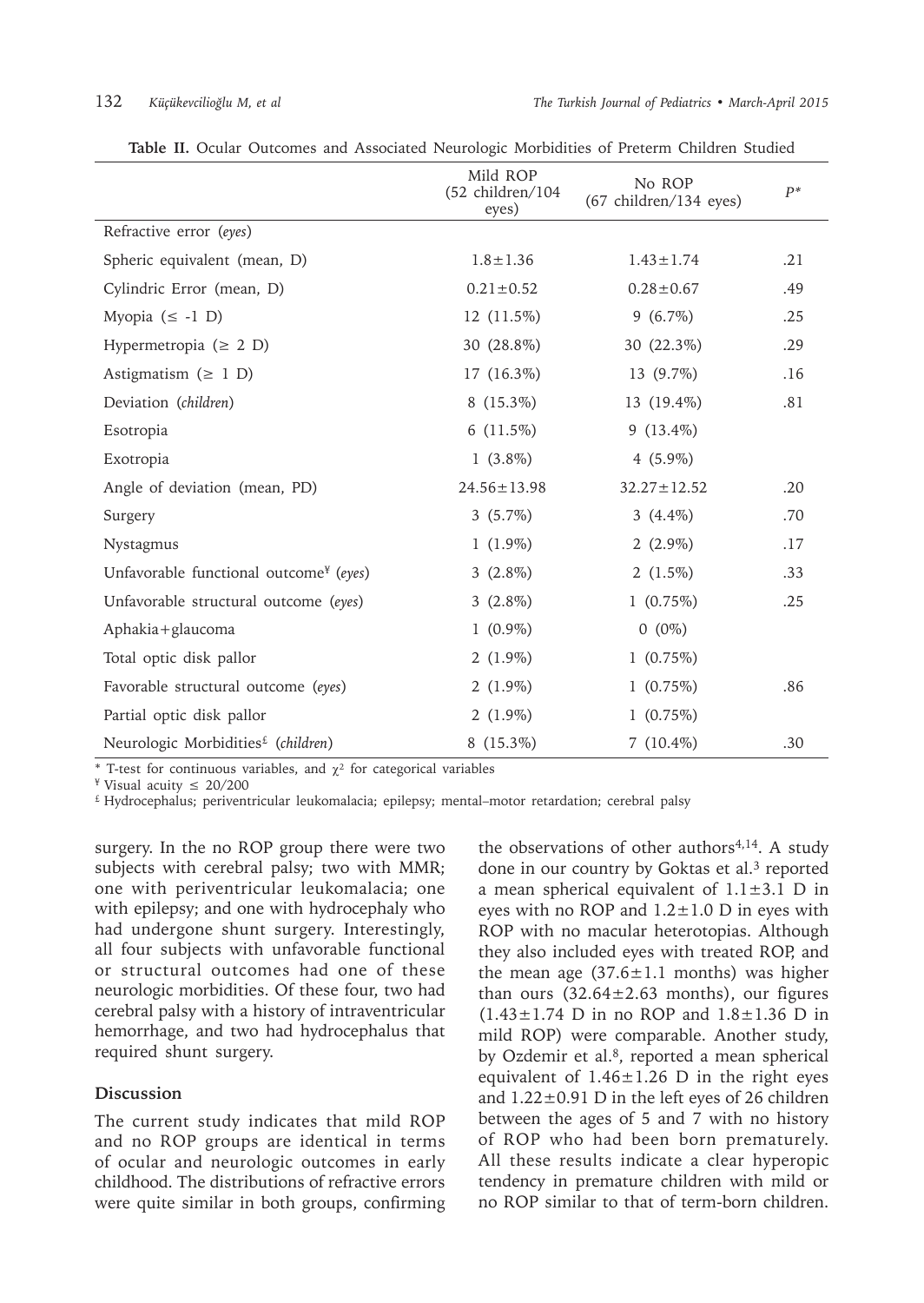However, in our previous report we found a myopic tendency  $(-0.72 \pm 2.9 \text{ D})$  in children with treated ROP<sup>12</sup>. In the current study, the rate of myopia was 11.5% in the mild ROP and 6.7% in the no ROP group, which falls in the 0-16% range previously reported for prematurely born children<sup>14-18</sup>. The rate was 15.9% in the study by Goktas et al.<sup>3</sup> and 0% in that by Ozdemir et al.<sup>8</sup>. However, the rates we found definitely exceed the rates given by large populationbased screening studies for preschool children. In Turkey, studies done among school-aged children have shown the rate of myopia to vary considerably, from 3.2% to 32%, in different geographical regions<sup>19-21</sup>. Besides differences in study design, this regional variation may be another reason for the disparate rates of myopia reported by different studies done in our country. Several studies have suggested that infants who develop any stage of ROP in the neonatal period are at greater risk for developing myopia or other ocular morbidities such as strabismus than are infants without ROP5,22,23. However, this was not the case in our study. Therefore, our findings support the rationale for evaluating children with mild ROP and no ROP separately from those with treated ROP, which is confirmed by the findings of other authors<sup>7</sup>. While Ozdemir et al.<sup>8</sup> reported a lower rate of astigmatism (6.7%) than the 16.3% in the mild ROP group and 9.7% in the no ROP group found in our study; the mean cylindric error of  $0.42 \pm 0.38$  D in the right eye and  $0.27 \pm 0.35$  D in the left eye they reported was higher than the  $0.21 \pm 0.52$  D and  $0.28 \pm 0.67$  D found in the current study<sup>8</sup>. Such variability is also evident in many other studies done in different countries. Some show that the rate of astigmatism may reach 15% in termborn subjects, a figure to which our rates are quite similar<sup>24-26</sup>. Tuppurainen et al.<sup>9</sup> reported a rate of 12.1% in prematurely born children at the age of 5, while Wang et al.<sup>1</sup> reported an astigmatism rate of 29.6% in preterm children with mild or no ROP at 2 years of age, and found that it did not change significantly up to 7 years of age in this particular group. We may state that the rates and severity of refractive errors in premature children with mild or no ROP do not seem to deviate widely from what is seen in term-born children.

The association between prematurity and strabismus is well established<sup>1,2,10,11</sup>. Strabismus

was present in 7.7% of the cases studied by Ozdemir et al.<sup>8</sup>, which included only premature children without ROP, and in 22.1% of the cases investigated by Goktas et al.<sup>3</sup>, which also included children with treated ROP. O'Connor et al.7 concluded that mild ROP confers no additional risk for any of the ocular morbidities except strabismus. Interestingly, we found a higher rate of strabismus in the no ROP group than in the mild ROP group (19.4% versus 15.3%); however, the difference was not significant. Unlike the situation seen with regard to refractive error, the rate of strabismus in our cohort was much higher than that reported in large population-based screening studies in Turkey<sup>19-21</sup>. One reason could be the high incidence of neurologic morbidity in our cohort. Of a total of 21 subjects with strabismus, 7 (33.3%) had neurologic sequelae. Similarly, Goktas et al.<sup>3</sup> found that neurologic morbidity was present in 33.8% of their subjects with strabismus. It is possible that noninclusion of many developmentally delayed children could account in part for the relatively low prevalence of strabismus detected in population-based studies.

The causes of blindness in premature children are reported to be severe ROP, congenital cataract and optic atrophy18,22, which is consistent with our findings. As we did not include subjects with severe ROP, we had the opportunity to partly eliminate the factors causing very low vision in preterm children that are attributable to ROP per se. We detected unfavorable functional outcome, defined as  $\leq 20/200$  Snellen equivalent vision or uncentral/unsteady/unmaintained fixation, in five eyes of four children (3.3%), two in the mild ROP group and two in the no ROP group; there was no difference between the groups. In another study, children with no ROP and those with regressed mild ROP showed similar corrected acuities<sup>7</sup>. Hölmstrom et al.<sup>10</sup> detected a 0.8% rate of poor vision (<20/200); however, Ozdemir et al.<sup>8</sup> found no subjects with poor vision in their cohort. Making detailed comparisons of incidences in the various studies is extremely difficult, since the criteria for inclusion may vary. Of the four children in our study with unfavorable functional outcomes, two had total optic disk pallor, one had congenital cataract and developed glaucoma after cataract surgery, and one had no obvious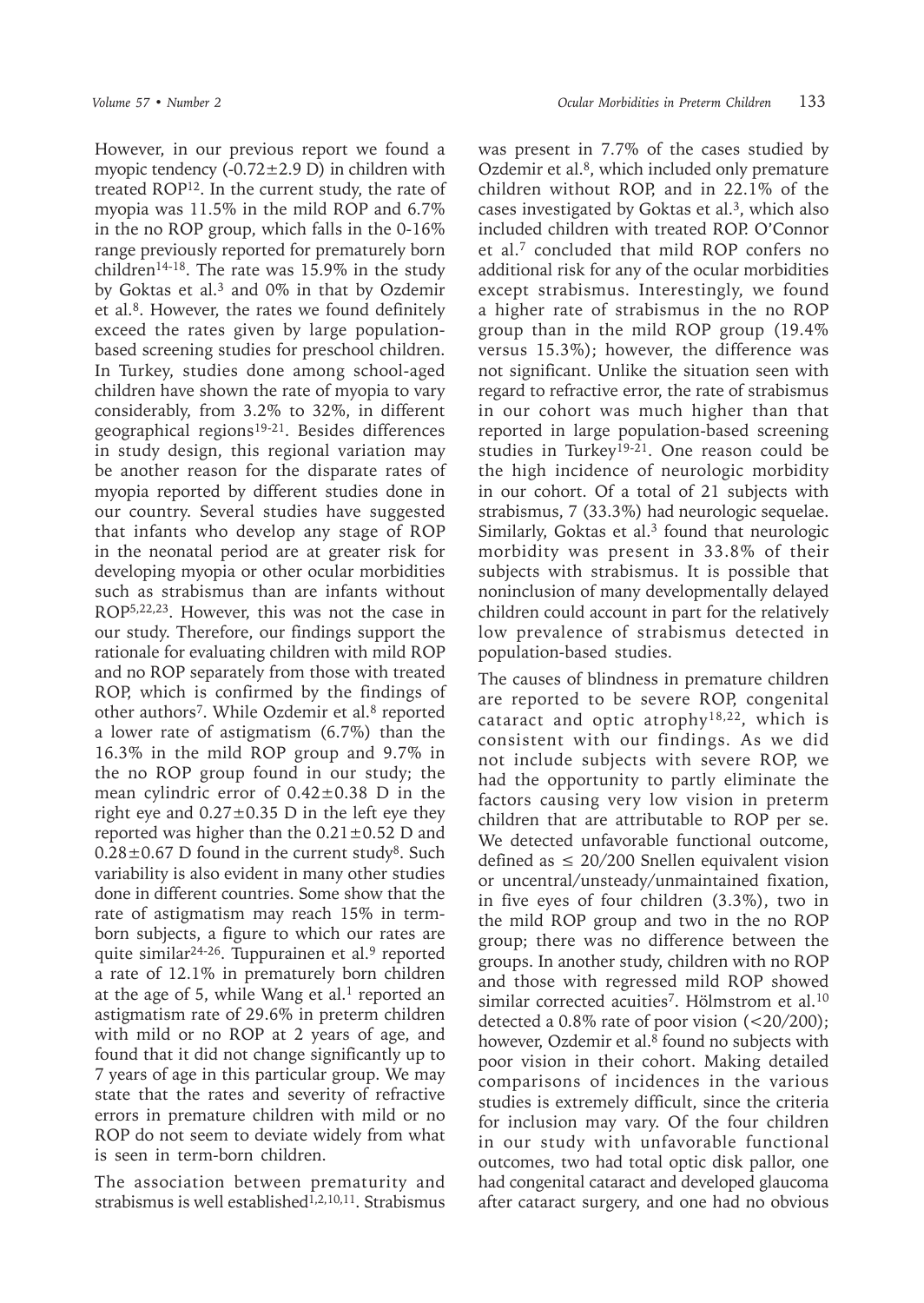ocular structural abnormalities. Interestingly, all had neurologic morbidities. Hölmstrom et al.<sup>6</sup>, in a population-based study done in prematurely born children, found that 30.6% of the subjects with visual dysfunction had neurologic complications. It is highly possible that our number would increase were we to include only those with very poor vision. In our previous report, we found intraventricular hemorrhage to be an independent determinant for very poor vision in children with treated ROP12. Consistent with our findings, other authors have postulated that severe reduction of visual acuity may be independently associated with neurologic complications<sup>10</sup>.

We are aware that our study has some limitations. It is a retrospective, single-center study, and the sample size was quite small due to difficulties in follow-up. Therefore, the limited number of children in the present study may have caused low statistical power in comparisons between the mild ROP and no ROP groups. Also, the rate of quantitative assessment of visual acuity was relatively low.

In conclusion, the presence of mild ROP does not seem to increase the risk of ocular morbidity in early childhood among preterm children. Premature children with obvious neurologic morbidities are at greater risk of developing very poor vision, and follow-up should be intensified in this particular group.

### **REFERENCES**

- 1. Wang J, Ren X, Shen L, Yanni SE, Leffler JN, Birch EE. Development of refractive error in individual children with regressed retinopathy of prematurity. Invest Ophthalmol Vis Sci 2013; 54: 6018-6024.
- 2. Robaei D, Rose KA, Kifley A, Cosstick M, Ip JM, Mitchell P. Factors associated with childhood strabismus: findings from a population-based study. Ophthalmology 2006; 113: 1146-1153.
- 3. Goktas A, Sener EC, Sanac AS. An assessment of ocular morbidities of children born prematurely in early childhood. J Pediatr Ophthalmol Strabismus 2012; 49: 236-241.
- 4. Holmström GE, Larsson EK. Development of spherical equivalent refraction in prematurely born children during the first 10 years of life: a population-based study. Arch Ophthalmol 2005; 123: 1404-1411.
- 5. Schalij-Delfos NE, de Graaf ME, Treffers WF, Engel J, Cats BP. Long term follow up of premature infants: detection of strabismus, amblyopia, and refractive errors. Br J Ophthalmol 2000; 84: 963-967.
- 6. Holmström G, Larsson E. Long-term follow-up of visual functions in prematurely born children—a prospective

population-based study up to 10 years of age. J AAPOS 2008; 12: 157-162.

- 7. O'Connor AR, Stephenson T, Johnson A, et al. Longterm ophthalmic outcome of low birth weight children with and without retinopathy of prematurity. Pediatrics 2002; 109: 12-18.
- 8. Ozdemir M, Koylu S. Ocular growth and morbidity in preterm children without retinopathy of prematurity. Jpn J Ophthalmol 2009; 53: 623-628.
- 9. Tuppurainen K, Herrgård E, Martikainen A, Mäntyjärvi M. Ocular findings in prematurely born children at 5 years of age. Graefes Arch Clin Exp Ophthalmol 1993; 231: 261-266.
- 10. Holmström G, el Azazi M, Kugelberg U. Ophthalmological follow up of preterm infants: a population based, prospective study of visual acuity and strabismus. Br J Ophthalmol 1999; 83: 143-150.
- 11. Theng JT, Wong TY, Ling Y. Refractive errors and strabismus in premature Asian infants with and without retinopathy of prematurity. Singapore Med J 2000; 41: 393-397.
- 12. Mutlu FM, Küçükevcilioğlu M, Ceylan OM, Altınsoy HI, Sarıcı SU. Risk factor analysis for long-term unfavorable ocular outcomes in children treated for retinopathy of prematurity. Turk J Pediatr 2013; 55: 35-41.
- 13. Mutlu FM, Altinsoy HI, Mumcuoglu T, et al. Screening for retinopathy of prematurity in a tertiary care newborn unit in Turkey: frequency, outcomes, and risk factor analysis. J Pediatr Ophthalmol Strabismus 2008; 45: 291-298.
- 14. Quinn GE, Dobson V, Kivlin J, et al. Prevalence of myopia between 3 months and 5 ½ years in preterm infants with and without retinopathy of prematurity. Ophthalmology 1998; 105: 1292-1300.
- 15. Quinn GE, Dobson V, Davitt BV, et al. Progression of myopia and high myopia in the early treatment for retinopathy of prematurity study: findings to 3 years of age. Ophthalmology 2008; 115: 1058–1064.
- 16. Cook A, White S, Batterbury M, Clark D. Ocular growth and refractive error development in premature infants with or without retinopathy of prematurity. Invest Ophthalmol Vis Sci 2008; 49: 5199–5207.
- 17. Lue CL, Hansen RM, Reisner DS, Findl O, Petersen RA, Fulton AB. The course of myopia in children with mild retinopathy of prematurity. Vision Res 1995; 35: 1329-1335.
- 18. Darlow BA, Horwood LJ, Mogridge N, Clemett RS. Prospective study of New Zealand very low birthweight infants: outcome at 7–8 years. J Paediatr Child Health 1997; 33: 47-51.
- 19. Gursoy H, Basmak H, Yaz Y, Colak E. Vision screening in children entering school: Eskisehir, Turkey. Ophthalmic Epidemiol 2013; 20: 232-238.
- 20. Caca I, Cingu AK, Sahin A, et al. Amblyopia and refractive errors among school-aged children with low socioeconomic status in southeastern Turkey. J Pediatr Ophthalmol Strabismus 2013; 50: 37-43.
- 21. Turaçli ME, Aktan SG, Dürük K. Ophthalmic screening of school children in Ankara. Eur J Ophthalmol 1995; 5: 181-186.